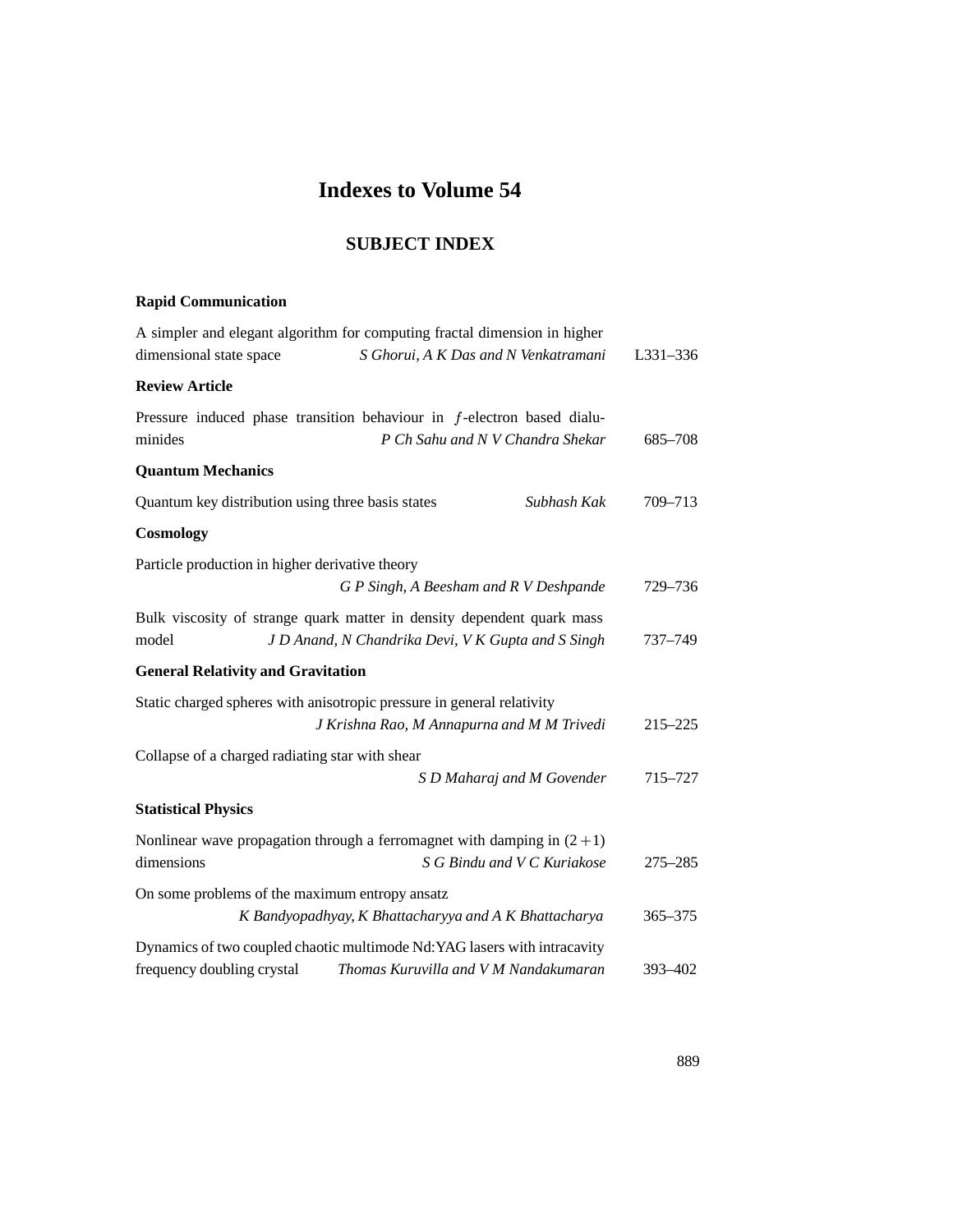#### 890 *Subject Index*

| Bubbling and bistability in two parameter discrete systems                                                                           |                           |             |
|--------------------------------------------------------------------------------------------------------------------------------------|---------------------------|-------------|
|                                                                                                                                      | G Ambika and N V Sujatha  | 751-761     |
| <b>Particle Physics</b>                                                                                                              |                           |             |
| $\Lambda_b \to \Lambda_c + a_1$ decay in the heavy quark effective theory                                                            | R Mohanta and A K Giri    | $227 - 234$ |
| Renormalization of seesaw neutrino masses in the standard model with two-                                                            |                           |             |
| <b>Higgs doublets</b><br>N Nimai Singh and S Biramani Singh                                                                          |                           | $235 - 246$ |
| Coupled dilaton and electromagnetic field in cylindrically symmetric space-<br>A Banerjee, S Chatterjee and Tanwi Ghosh<br>time      |                           | 337-345     |
| Recent results from LEP                                                                                                              | A Gurtu                   | 455 - 470   |
| Baryogenesis<br>U A Yajnik                                                                                                           |                           | 471-485     |
| Recent advances in lattice gauge theories                                                                                            | R V Gavai                 | 487-497     |
| Higgs and SUSY searches at future colliders<br>Rohini M Godbole                                                                      |                           | 499-518     |
| Large hadron collider physics program: Compact muon solenoid experiment                                                              |                           |             |
|                                                                                                                                      | J B Singh                 | 519-532     |
| Review of recent results in deep inelastic scattering                                                                                | D Indumathi               | 533–541     |
| Understanding fields using strings: A review                                                                                         | Sunil Mukhi               | 543-559     |
| Quark gluon plasma<br>$C P$ Singh                                                                                                    |                           | 561-572     |
| Electromagnetic signals of quark gluon plasma<br>Bikash Sinha                                                                        |                           | 573-587     |
| Recent results from CERN SPS experiments and the future heavy ion pro-<br>gramme                                                     | 589-602                   |             |
| Three flavour oscillation interpretation of neutrino data                                                                            | S Uma Sankar              | 603-609     |
| The solar neutrino problem                                                                                                           | <b>Harrison B Prosper</b> | $611 - 622$ |
| Electroweak couplings of the $\tau$ lepton                                                                                           | John Swain                | 623-627     |
| An overview of progress in string theory                                                                                             | Jnanadeva Maharana        | 629-638     |
| Supersymmetric unification in the light of neutrino mass                                                                             |                           |             |
|                                                                                                                                      | Charanjit S Aulakh        | 639-659     |
| Recent developments in high energy physics                                                                                           | S N Ganguli               | 661-678     |
| Effect of anomalous <i>tbW</i> vertex on decay-lepton distributions in $e^+e^- \rightarrow t\bar{t}$<br>and CP-violating asymmetries | Saurabh D Rindani         | 791-812     |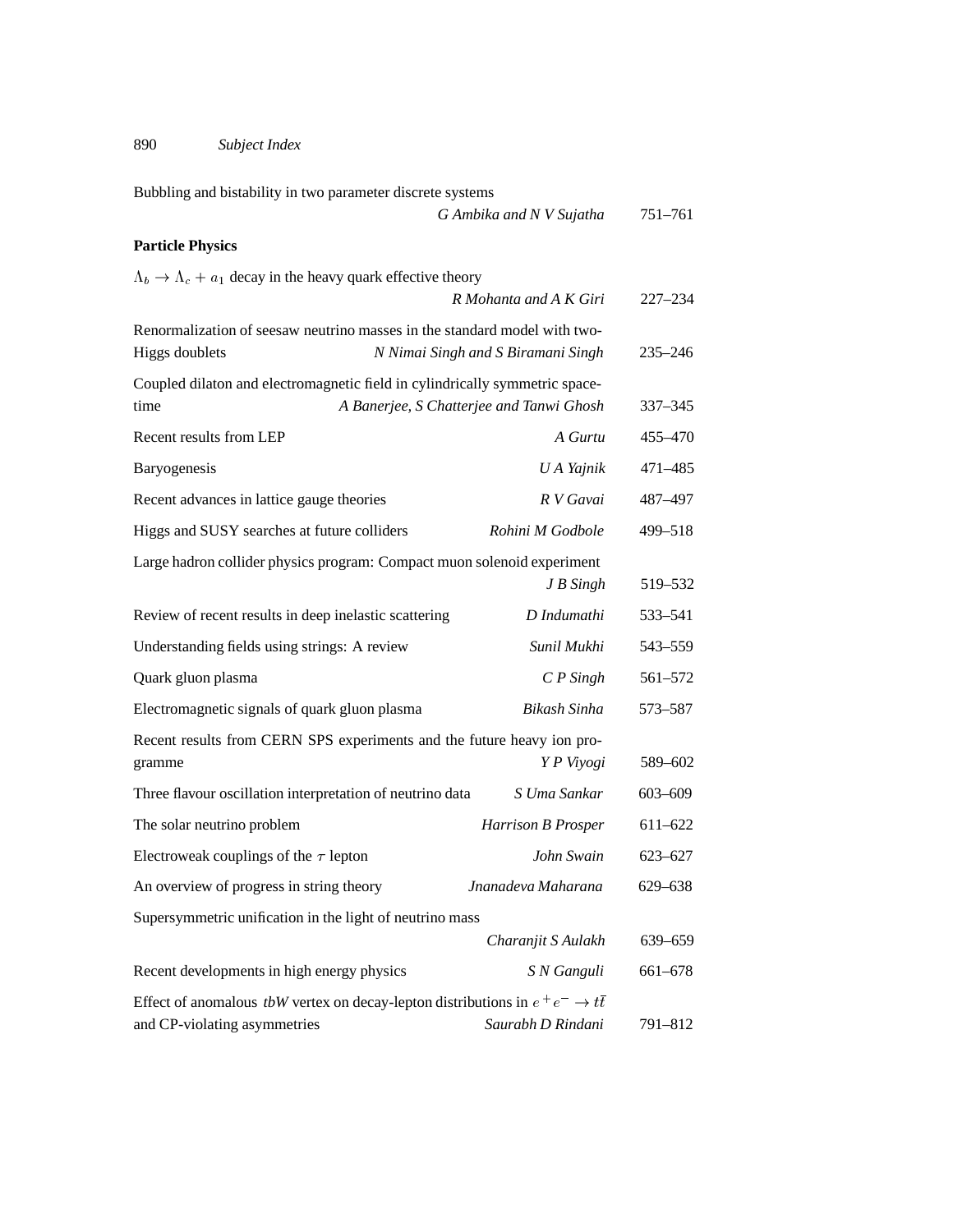### **Nuclear Physics**

| Neutrino mass and oscillation: An introductory review                                                                                                                                               | $D$ $P$ $Rov$                            | $3 - 20$    |
|-----------------------------------------------------------------------------------------------------------------------------------------------------------------------------------------------------|------------------------------------------|-------------|
| Transmission of neutrinos through matter                                                                                                                                                            | L Wolfenstein                            | $21 - 25$   |
| Solar neutrino problem in light of super-Kamiokande data                                                                                                                                            | S Uma Sankar                             | $27 - 33$   |
| Neutrino oscillations: Recent results and future directions                                                                                                                                         |                                          |             |
|                                                                                                                                                                                                     | Amitava Raychaudhuri                     | $35 - 46$   |
| Parametric resonance in neutrino oscillations in matter                                                                                                                                             | E Kh Akhmedov                            | $47 - 63$   |
| Neutrino anomalies without oscillations                                                                                                                                                             | Sandip Pakvasa                           | $65 - 77$   |
| Determination of cosmological parameters:<br>specialists                                                                                                                                            | An introduction for non-<br>Palash B Pal | $79 - 91$   |
| Cosmic microwave background anisotropy constraints on relict neutrinos                                                                                                                              |                                          |             |
|                                                                                                                                                                                                     | Subhendra Mohanty                        | $93 - 100$  |
| Models of neutrino masses and baryogenesis                                                                                                                                                          | Utpal Sarkar                             | $101 - 118$ |
| Neutrino spectrum from theory and experiments                                                                                                                                                       | Anjan S Joshipura                        | 119-132     |
| Neutrino masses from SUSY: Different contributions and their implications                                                                                                                           | Sudhir K Vempati                         | $133 - 146$ |
| Neutrino mass patterns, $R$ -parity violating supersymmetry and associated<br>phenomenology                                                                                                         | Biswarup Mukhopadhyaya                   | $147 - 154$ |
| Constraints on three flavor neutrino mixing                                                                                                                                                         | Mohan Narayan                            | 155-172     |
| Supernova constraints on neutrino mass and mixing                                                                                                                                                   | Srubabati Goswami                        | $173 - 184$ |
| Variables for probing neutrino oscillation at super-Kamiokande and the Sud-<br>bury Neutrino Observatory                                                                                            | Debasish Majumdar                        | 185-201     |
| Introduction to a field-theoretical treatment of neutrino oscillations                                                                                                                              |                                          |             |
|                                                                                                                                                                                                     | P Stockinger                             | $203 - 214$ |
| Skyrme-Hartree-Fock approach to the change of level occupancy of low<br>mass halo nuclei                                                                                                            | Rupayan Bhattacharya                     | $247 - 253$ |
| Parity of the band head at 3710 keV in <sup>99</sup> Rh using clover detector as Comp-<br>R Palit, H C Jain, P K Joshi, S Nagaraj, B V T Rao,<br>ton polarimeter<br>S N Chintalapudi and S S Ghugre |                                          | 347-354     |
| Incomplete fusion reactions in ${}^{16}O+{}^{165}Ho$                                                                                                                                                |                                          |             |
| Anil Sharma, B Bindu Kumar, S Mukherjee, S Chakrabarty, B S Tomar,<br>A Goswami, G K Gubbi, S B Manohar, A K Sinha and S K Datta                                                                    |                                          | $355 - 363$ |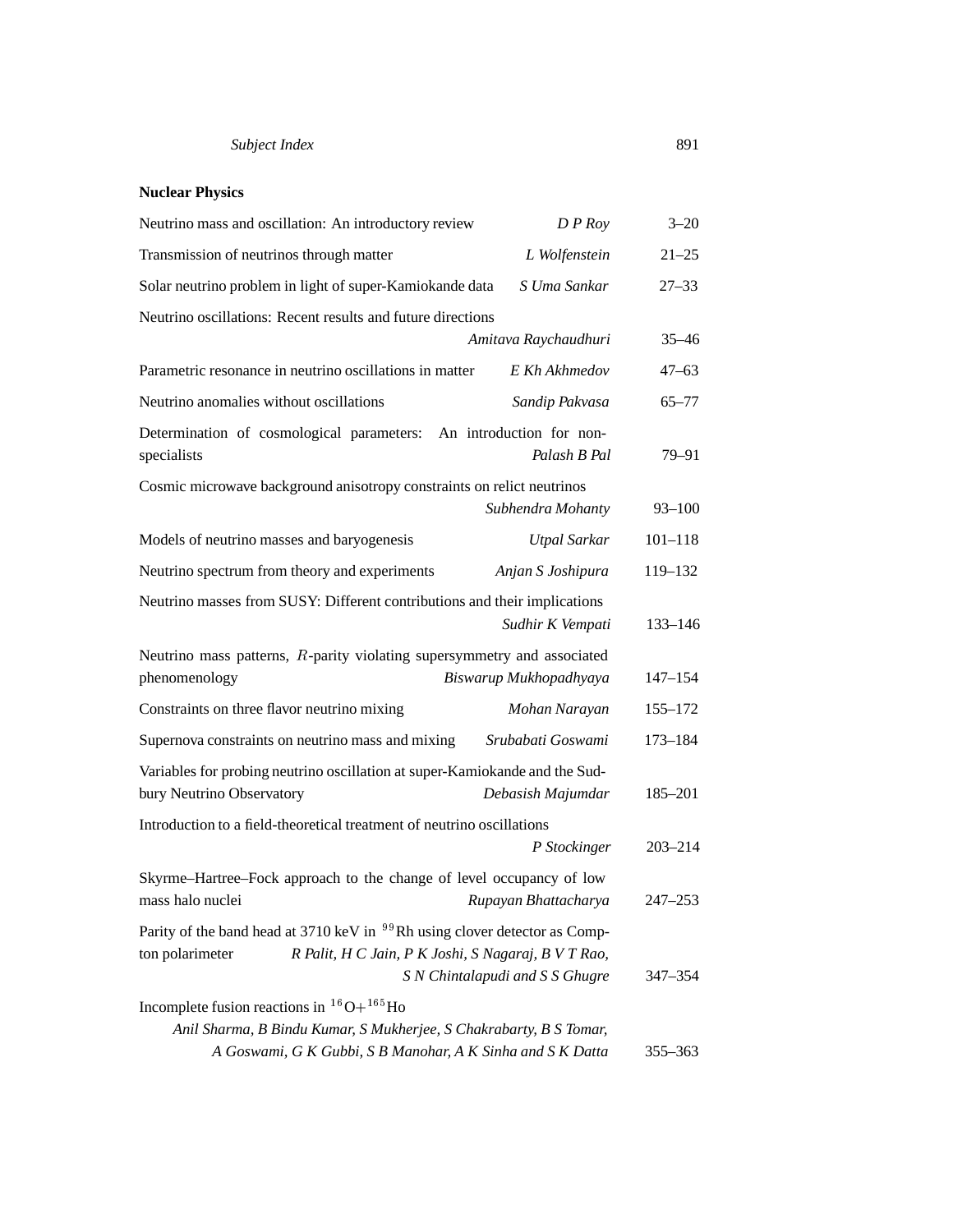892 *Subject Index*

| Structure information from fusion barriers                                                                                                                                                           | S V S Sastry and S Santra                          | 813-826     |
|------------------------------------------------------------------------------------------------------------------------------------------------------------------------------------------------------|----------------------------------------------------|-------------|
| <b>Atomic and Molecular Physics</b>                                                                                                                                                                  |                                                    |             |
| Transition probabilities for two-photon H(1s-2s) and He( $11s-21s$ ) transi-<br>tions: A partial-closure approach<br>Baluja                                                                          | Monika Bassi and KL                                | 377-384     |
| Tunneling through a time-dependent barrier $-$ a numerical study                                                                                                                                     |                                                    |             |
|                                                                                                                                                                                                      | Pranab Sarkar                                      | 385-392     |
| <b>Plasma Physics</b>                                                                                                                                                                                |                                                    |             |
| Coherent structures in presence of dust charge fluctuations                                                                                                                                          | M Kakati and K S Goswami                           | 771-776     |
| <b>Lasers and Optics</b>                                                                                                                                                                             |                                                    |             |
| Estimation of light transport parameters in biological media using coherent<br>backscattering                                                                                                        | S Anantha Ramakrishna and K Divakara Rao           | $255 - 267$ |
| A comparison of the intensity contours of fringes due to multiple reflection<br>and spatial hole burning in semiclassical theory of laser                                                            |                                                    |             |
|                                                                                                                                                                                                      | Rita Moni Borah and G D Baruah                     | 269-274     |
| Pump induced normal mode splittings in phase conjugation in a Kerr nonlin-<br>ear waveguide                                                                                                          | S Dutta Gupta                                      | 403-411     |
| Effect of polarization on population transfer in H $_2$ by stimulated Raman tran-<br>sition with partially overlapping laser pulses<br>Swaralipi Ghosh, Sanjay Sen, S S Bhattacharyya and Samir Saha |                                                    | 827-843     |
| <b>Condensed Matter Physics</b>                                                                                                                                                                      |                                                    |             |
| Correlation between deformation bleaching and mechanoluminescence in<br>coloured alkali halide crystals                                                                                              |                                                    |             |
|                                                                                                                                                                                                      | B P Chandra, M Ramrakhiani, P Sahu and A M Rastogi | $287 - 303$ |
| Phonon frequency shift and effect of correlation on the electron-phonon in-<br>teraction in heavy fermion systems                                                                                    | B Ojha, P Nayak and S N Behera                     | $305 - 315$ |
| Role of vanadium in Bi-2223 ceramics                                                                                                                                                                 | D R Mishra, S V Sharma and R G Sharma              | 317-330     |
| Random matrix model for disordered conductors                                                                                                                                                        | Zafar Ahmed and Sudhir R Jain                      | 413-422     |
| Bilayer exchange coupling and Neel temperature of YBa $_2Cu_3O_{6.2}$                                                                                                                                | Govind, A Pratap, Ajay and R S Tripathi            | 423-429     |